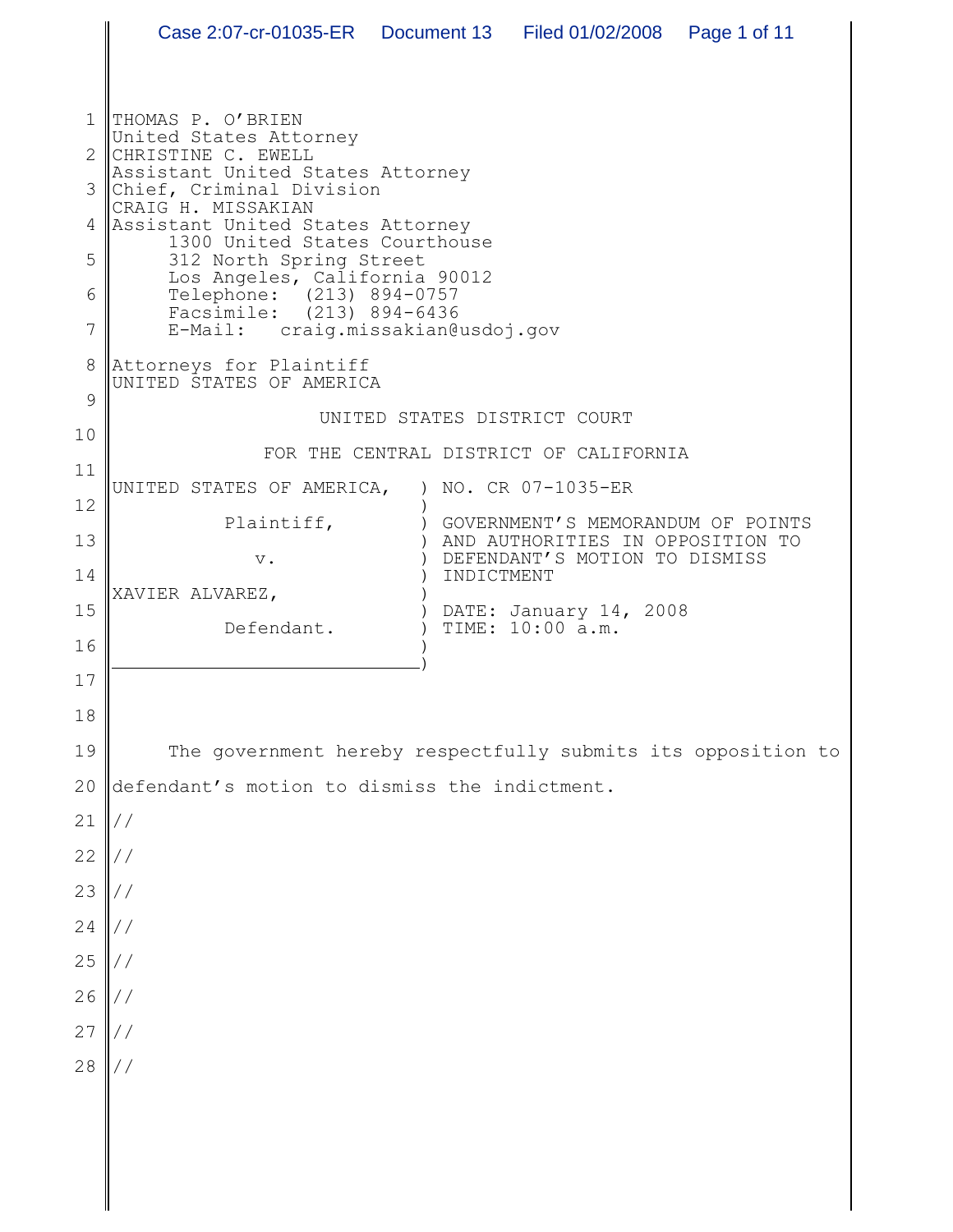## Introduction

1

2 3 4 5 6 7 8 9 10 Defendant's challenge boils down to the startling proposition that the First Amendment protects a politician who lies to the public about his military record. As defendant puts it, "[f]alse speech is protected speech" and "[t]he Court's scrutiny [here] . . . should be especially demanding . . . where the statement was made by an elected official  $\ldots$  on an issue of public concern: his qualifications for office." As discussed below, defendant's argument, if accepted, would turn the First Amendment on its head and also contradicts applicable law.

11 12 13 14 process that the amendment seeks to protect. In truth, settled 15 16 fall outside the amendment's protective shield. It is only in 17 18 19 While no one can deny that the warning *caveat emptor* applies to politicians, the First Amendment does not, cannot, and should not shield a politician who tries to subvert the very democratic First Amendment jurisprudence provides that deliberate falsehoods the realm of ideas –– unlike the case here which involves a readily verifiable misstatement of fact –– that falsehoods garner any free speech protection.

20 21 22 23 24 25 Moreover, even if the Court were to conclude that defendant's lie deserves a modicum of protection, the government's undeniable interest in protecting from dilution the significance of the nation's highest military distinction and the magnitude of the accomplishment of those who actually earned it clearly outweighs that interest.

26 27 28 Defendant's remaining arguments fall short as well. First, the statute does carry a scienter requirement. The law provides that the term "falsely" means more than a mistake. And even if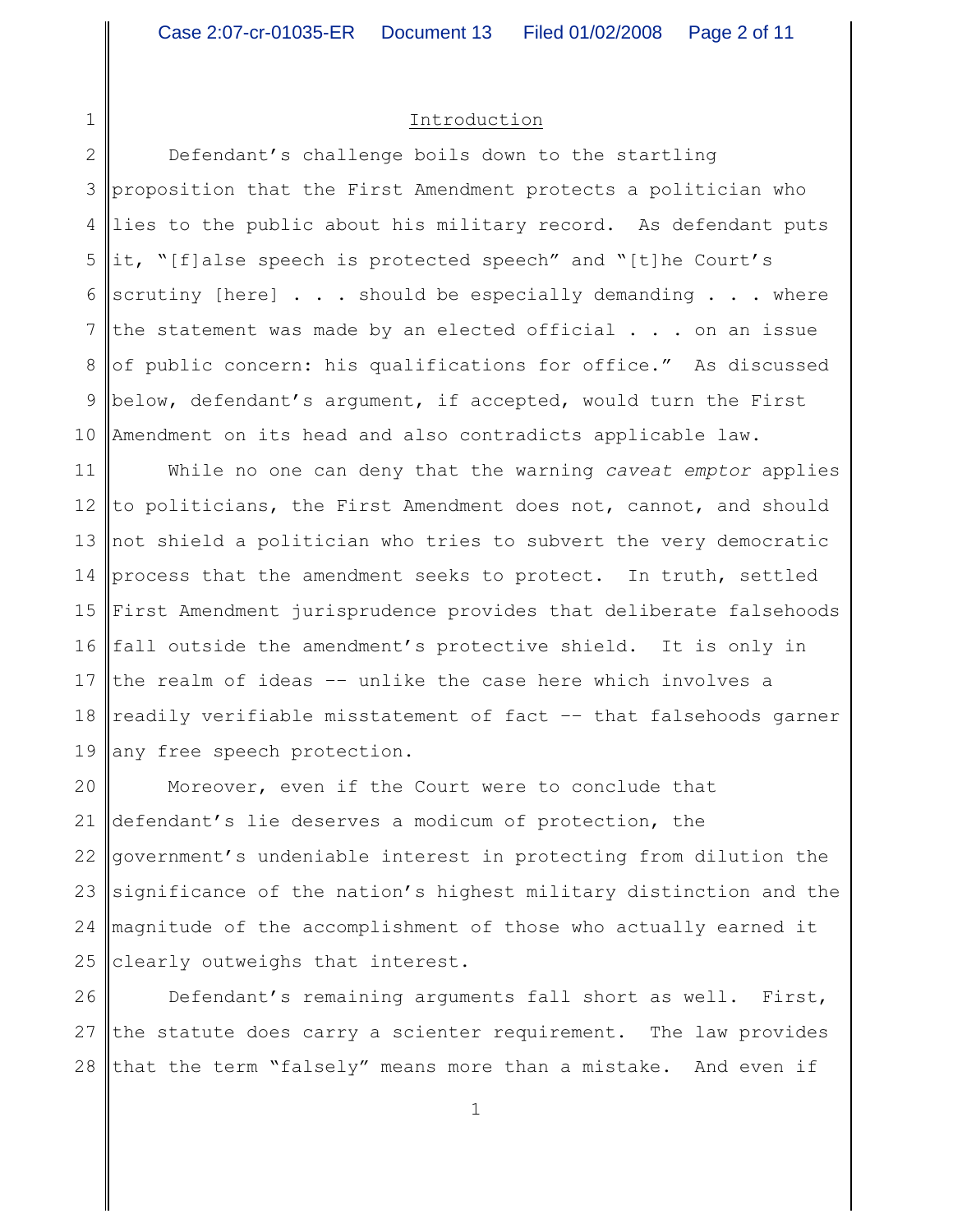1 2 3 4 5 6 7 that were not the settled meaning of the word, when the Court has two choices over how to read a statute, it should opt for the one that preserves it constitutionality. Second, the cases defendant relies upon for the proposition that a criminal penalty is not justified in this context involve pre-speech restraints. Laws, like the present, that impose post-speech sanctions are entirely consistent with the First Amendment.

## Discussion

I. THE FIRST AMENDMENT DOES NOT PROTECT A POLITICIAN WHO LIES

ABOUT HIS MILITARY RECORD

9 10

8

11 12 13 14 15 16 17 18 19 20 21 22 23 24 25 26 The First Amendment provides that "Congress shall make no law . . . abridging the freedom of speech . . . ." U.S. Const. amend. I. "[S]tatutes attempting to restrict or burden the exercise of First Amendment rights must be narrowly drawn and represent a considered legislative judgment that a particular mode of expression has to give way to other compelling needs of society." Broadrick v. Oklahoma, 413 U.S. 601, 611-12 (1973). The First Amendment doctrine of overbreadth provides that a law is unconstitutionally overbroad if it punishes a substantial amount of constitutionally protected speech. Virginia v. Hicks, 539 U.S. 113, 118-19 (2003) (citation omitted). However, to prevail defendant must show "from the text of [the statute] and from actual fact that a substantial number of instances exist in which the [l]aw cannot be applied constitutionally." New York State Club Ass'n, Inc. v. City of New York, 487 U.S. 1, 14 (1988).

27 28 Stated another way, "[i]n a facial challenge to the overbreadth of a law, "a court's first task is to determine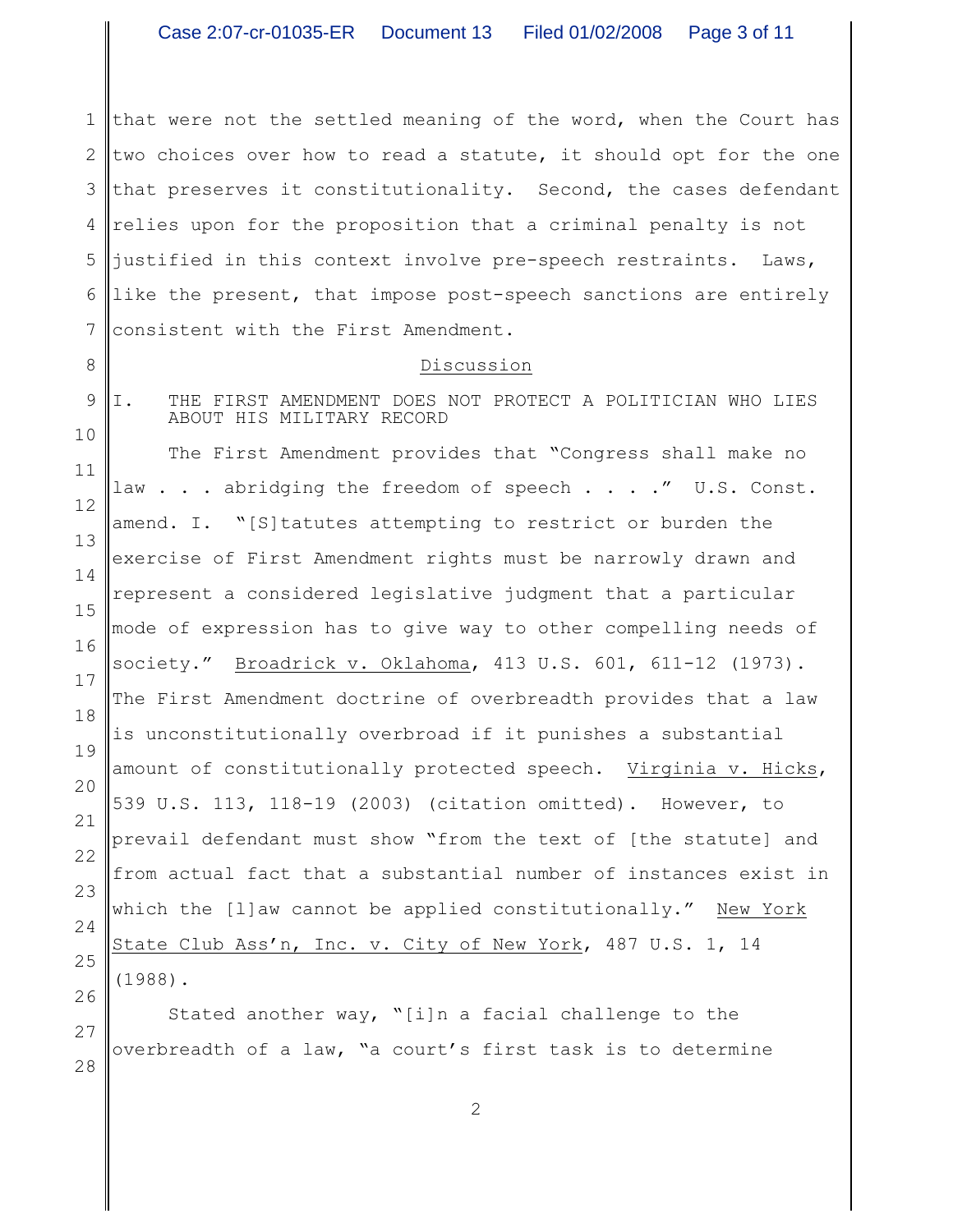1 2 3 4 5 6 7 8 9 10 11 12 whether the enactment reaches a substantial amount of protected conduct." Village of Hoffman Estates v. Flipside, Hoffman Estates, Inc., 455 U.S. 489, 494 (1982). And as one court further explained: "Although the Supreme Court has not explicitly listed the factors to be considered in an overbreadth analysis, those factors have been identified as 'the number of valid applications, the historic or likely frequency of conceivably impermissible applications, the nature of the activity or conduct sought to be regulated, and the nature of the state interest underlying the regulation.'" Gibson v. Mayor and Council of the City of Wilmington, 355 F.3d 215, 226 (3d Cir. 2004) (citation omitted).

13 14 15 16 so. In fact, contrary to the defendant's claim that "[f]alse 17 18 19 20 21 22 23 24 25 26 The first step, then, is to determine whether the statute at issue burdens a substantial amount of protected speech. The law here –– either on its face or as applied –– clearly does not do speech is protected speech," when measured against applicable law the challenged statute may not burden protected speech at all. Under applicable law, "intentional or reckless falsehood, even political falsehood, enjoys no First Amendment protection[.]" Colson v. Grohman, 174 F.3d 498, 507 (5<sup>th</sup> Cir. 1999) (citing McDonald v. Smith, 472 U.S. 479, 487 (1964); see also Herbert v. Lands, 441 U.S. 153 (1979) ("Spreading false information in and of itself carries no First Amendment credentials."); Solano v. Playgirl, 292 F.3d 1078 (9<sup>th</sup> Cir. 2002) ("The First Amendment does not protect knowingly false speech.").

27 28 This settled principle was applied in a closely analogous context in the case of Pestrak v. Ohio Elections Commission, 926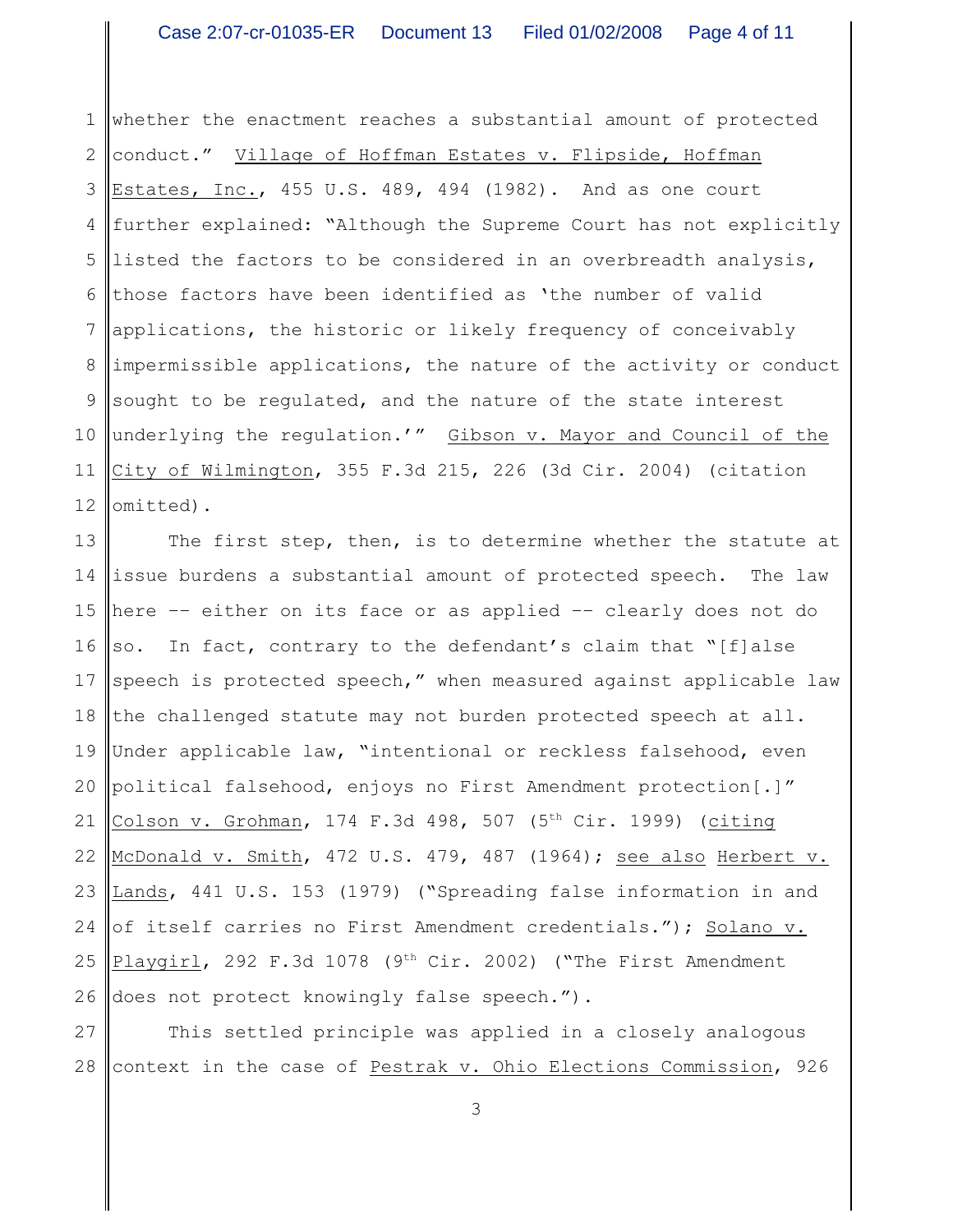1 2 3 4 5 6 7 8 9  $F.2d$  573 (6<sup>th</sup> Cir. 1991). In Pestrak, the defendant was a candidate for office and was investigated by the Ohio Elections Commission ("the Commission") for violations of a law that made it a crime to intentionally disseminate falsehoods concerning a candidate for election. The defendant had taken out newspaper ads in which he suggested that his opponent committed illegal acts. The Commission found probable cause to believe that defendant violated the law and referred the case for criminal prosecution.

10 11 12 13 14 15 16 In rejecting the defendant's First Amendment challenge to the law, the court explained that the law "specifically affect[ed] only the knowing making of false statements" and that as such the relevant portions of the statute "clearly come within the Supreme Court holdings in Garrison v. Louisiana, 379 U.S. 64, 75 (1964) and New York Times v. Sullivan, 376 U.S. 254 (1964). Id. At 577. In the court's view,

17 18 19 20 21 22 *[Those] cases indicate that false speech, even political speech, does not merit constitutional protection if the speaker knows of the falsehood or recklessly disregards the truth.* The Court in Garrison stated simply because 'speech is used as a tool for political ends does not automatically bring it under the protective mantle of the Constitution . . . the knowingly false statement and false statement made with reckless disregard of the truth do not enjoy constitutional protection.

23 24 25 26 27 28 Id. (emphasis added). The explained that "on its face, the statute is directed against, and Pestrak was charged with issuing, speech that is not constitutionally protected. [As such], [t]he court below was correct in holding that the statute is not unconstitutional on its face for those reasons." Id. Applying the holding in Pestrak to the statute here, it is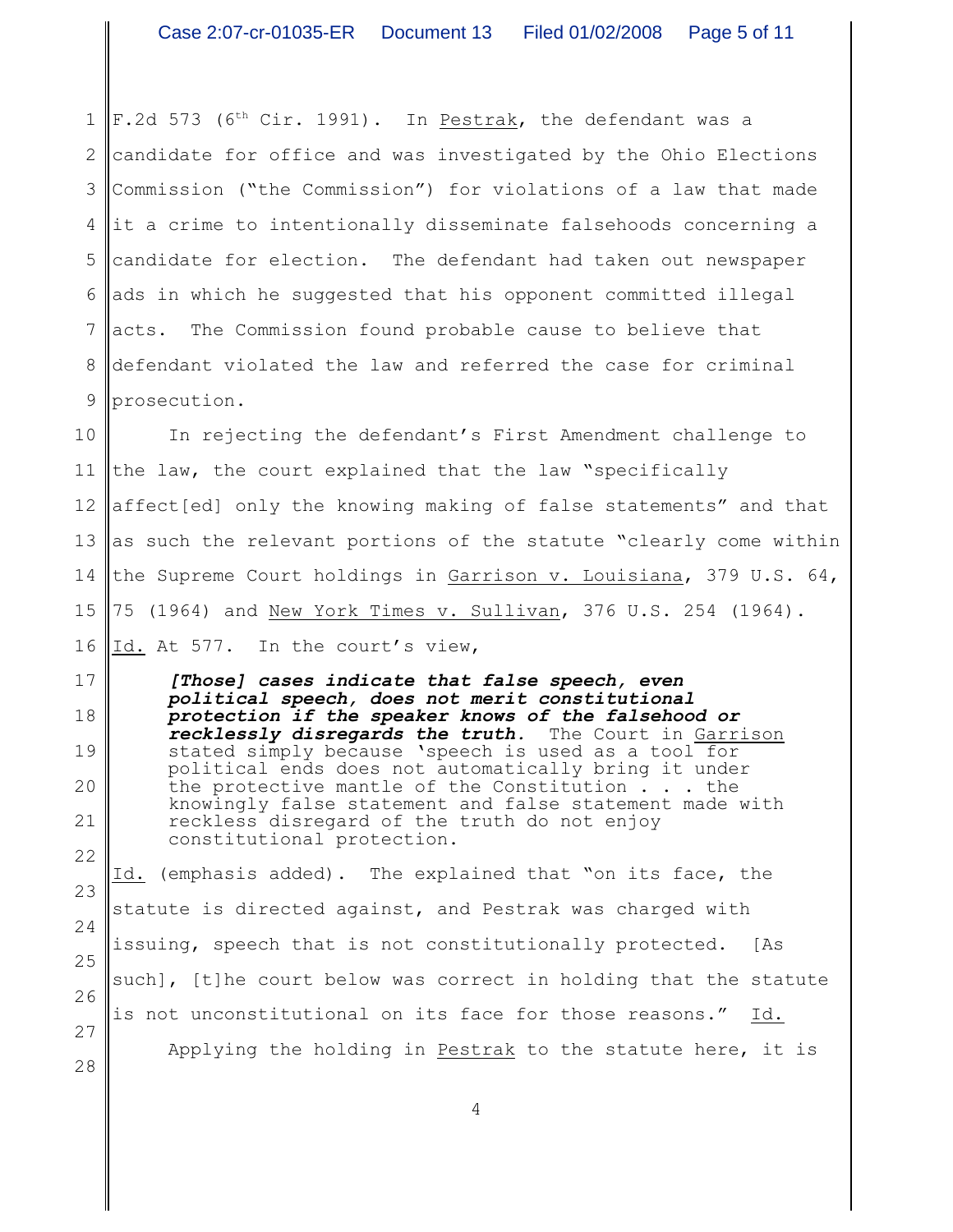1 2 3 4 5 6 7 8 9 10 11 clear that the statute does not abridge protected speech to begin with –– either on its face or "as applied" to defendant's socalled "political" speech. Nor should it apply to such speech. Defendant tries mightily to elevate his lie to the realm of protected political discourse, but he falls well short. While it is true that "speech on public issues occupies the highest rung of the heirarchy [sic] of First Amendment values and is entitled to special protection," Connick v. Myers, 461 U.S. 138, 145 (1983), and when in that realm falsehoods garner some degree of protection, defendant's lie is hardly the kind that warrants such protection.

12 13 14 15 16 17 18 As the Gibson court explained, "[w] hile it is true that certain types of false statements seem to be protected, they are false statements that ultimately promote an 'uninhibited marketplace of ideas.'" Gibson, 355 F.3d at 228 (quoting Virginia v. Hicks, 539 U.s. 113 (2003). Defendant's lie in this case does not promote the marketplace of ideas; defendant's lie subverts that marketplace.<sup>1</sup> As the Court explained,

19 20 21 22 23 24 *[T]here is no constitutional value in false statements of fact*. Neither the intentional lie nor the careless error materially advance society's interest in "uninhibited robust, and wide-open" debate on public issues. (Citation omitted). They belong to that category of utterances which "are no essential part of any exposition of ideas, and are of such slight social value as a step to truth that any benefit that may be derived from them is clearly outweighed by the social interest in order and morality."

25 Gertz v. Welch, 418 U.S. 323, 340 (1974) (internal citations

26

27 28 As will be explained at trial, it is fairly certain that but for his medal of honor lie, defendant would not have won his election or received at least one key endorsement.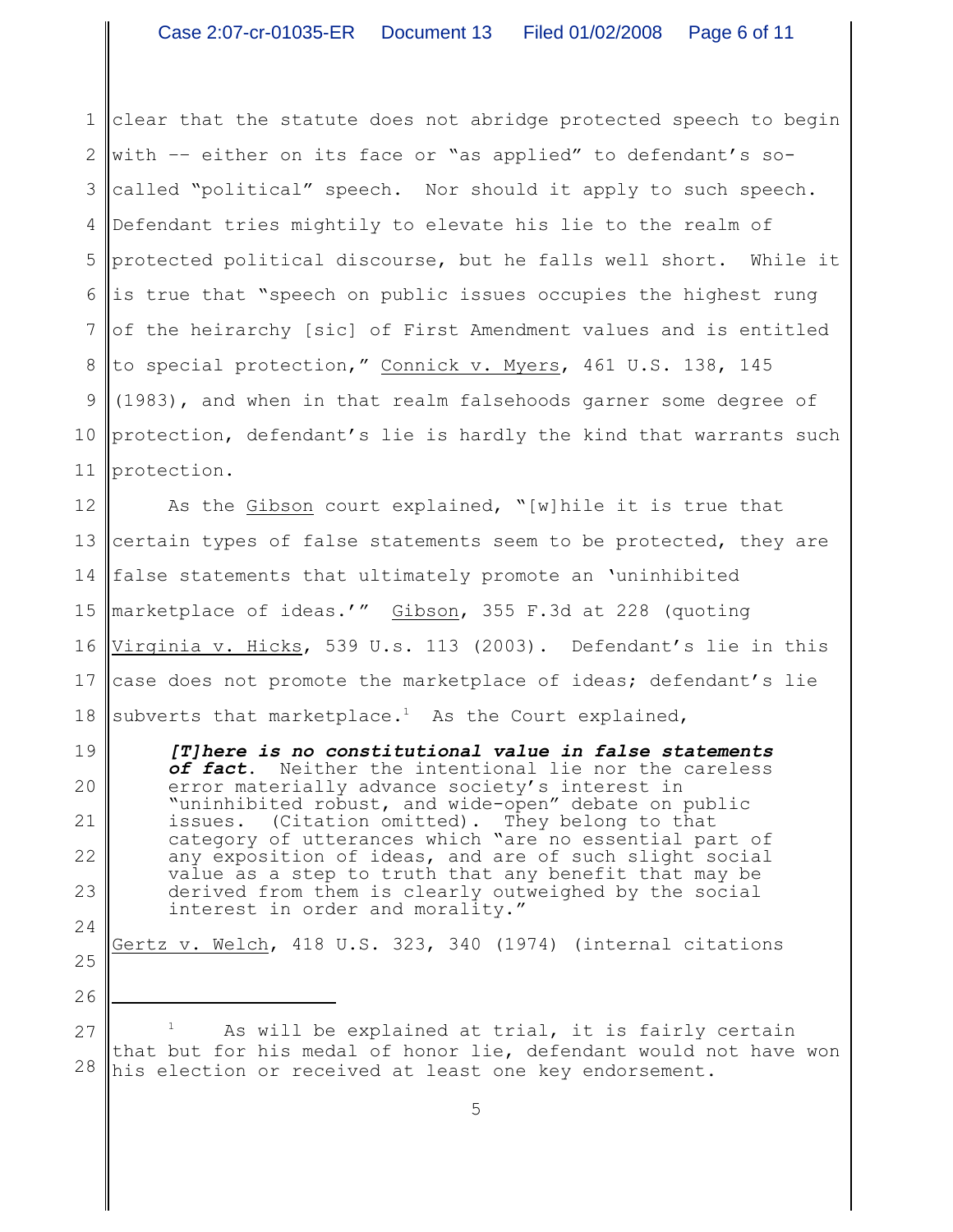1 omitted) (emphasis added).

2 3 4 5 6 7 8 9 10 11 12 13 14 15 16 effected." Colson v. Grohman, 174 F.3d 498, 507 (5<sup>th</sup> Cir. 1999). Thus, it is difficult to see how defendant's lie or the lies the statute seeks to punish should merit any constitutional protection whatsoever. Notwithstanding this defendant argues that if the Court does not strike down the statute there is a risk of "intolerable self-censorship." (Motion, at 2). In other words, the statute will have a chilling effect on politicians who would otherwise lie to voters about their military records. But that is exactly the sort of self-censorship and chilling effect that a well-ordered democracy demands. As one court put it, "there [are] those unscrupulous enough and skillful enough to use the deliberate . . . falsehood as an effective political tool . . . [but] the use of the known lie as a tool is at once at odds with the premises of democratic government and with the orderly manner in which economic, social, or political change is to be

17 18 protected speech to begin with. But even assuming that the 19 20 minimal value in the prohibited speech is outweighed by the 21 22 I 23 24 25 26 27 28 The statute and defendant's statement do not involve statute did cover protected speech, it is equally clear that any government's strong interest in preserving the integrity of the medal and the reputation of those who earned it. While defendant tries to deny that the government's interest is legitimate, such a position is simply untenable. In the one case to address the issue, the court in United States v. McGuinn, 2007 WL 3050502 (S.D.N.Y.) rejected a similar challenge to the constitutionality of the statute. There the court found "that the government has a legitimate interest in preventing damage to the reputation and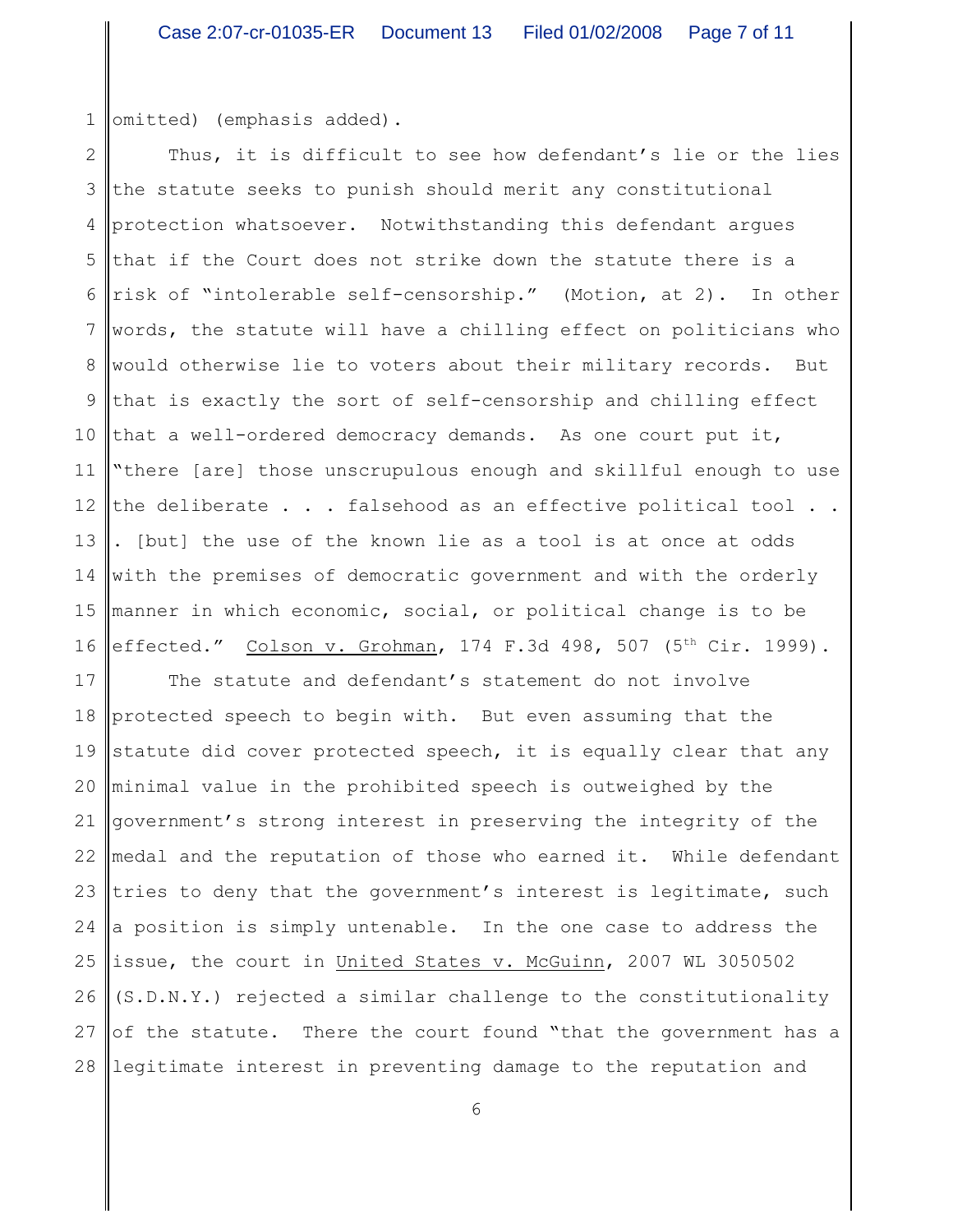1 2 meaning of military decorations and medals caused by wearing such medals and decorations without authorization."<sup>2</sup>

3 4 5 6 Thus, whether the Court chooses to balance the interests involved or accepts that defendant's conduct did not involve protected speech to begin with, the Court should reject defendant's constitutional challenge.

7 8 II. DEFENDANT'S CLAIM THAT THE STATUTE SHOULD BE STRUCK DOWN BECAUSE CRIMINAL PENALTIES ARE MORE THAN NECESSARY TO PREVENT THE CONDUCT MISSES THE POINT

9 10 11 way, defendant argues that even if exposing phony war heros is 12 appropriate, punishing them criminally is not. Defendant 13 | misreads the law. Defendant argues that the statute here is not narrowly tailored to preserving the government's interest. Stated another

14 15 phonies like defendant, that alone does not prevent Congress from 16 punishing them as well. The cases on which defendant relies 17 involve the pre-publication context where the courts are most 18 concerned with prior restraints. In the post-publication 19 20 punishment as a means of deterrence. As one court explained in a Even if "more speech," as defendant puts it, would expose context, by contrast, the law is well-settled in allowing for

<sup>22</sup> 23 24 25 26 27 28  $2^2$  Defendant also tries to equate what he did to the First Amendment protected conduct of flag burning –– what he refers to as "symbolic" speech. He argues that since flag burning is protected so should lying about winning the Congressional Medal of Honor. The argument, however, misses a critical distinction between the two types of conduct. Flag burning can be speech that conveys an idea about this nation and its institutions. If the challenged statute here had prohibited "medal burning," the analogy might have applied, but it does not. Rather, the statute punishes a false statement of fact about the speaker and conveys no idea at all, about the country or otherwise. As such, the analogy is inappropriate.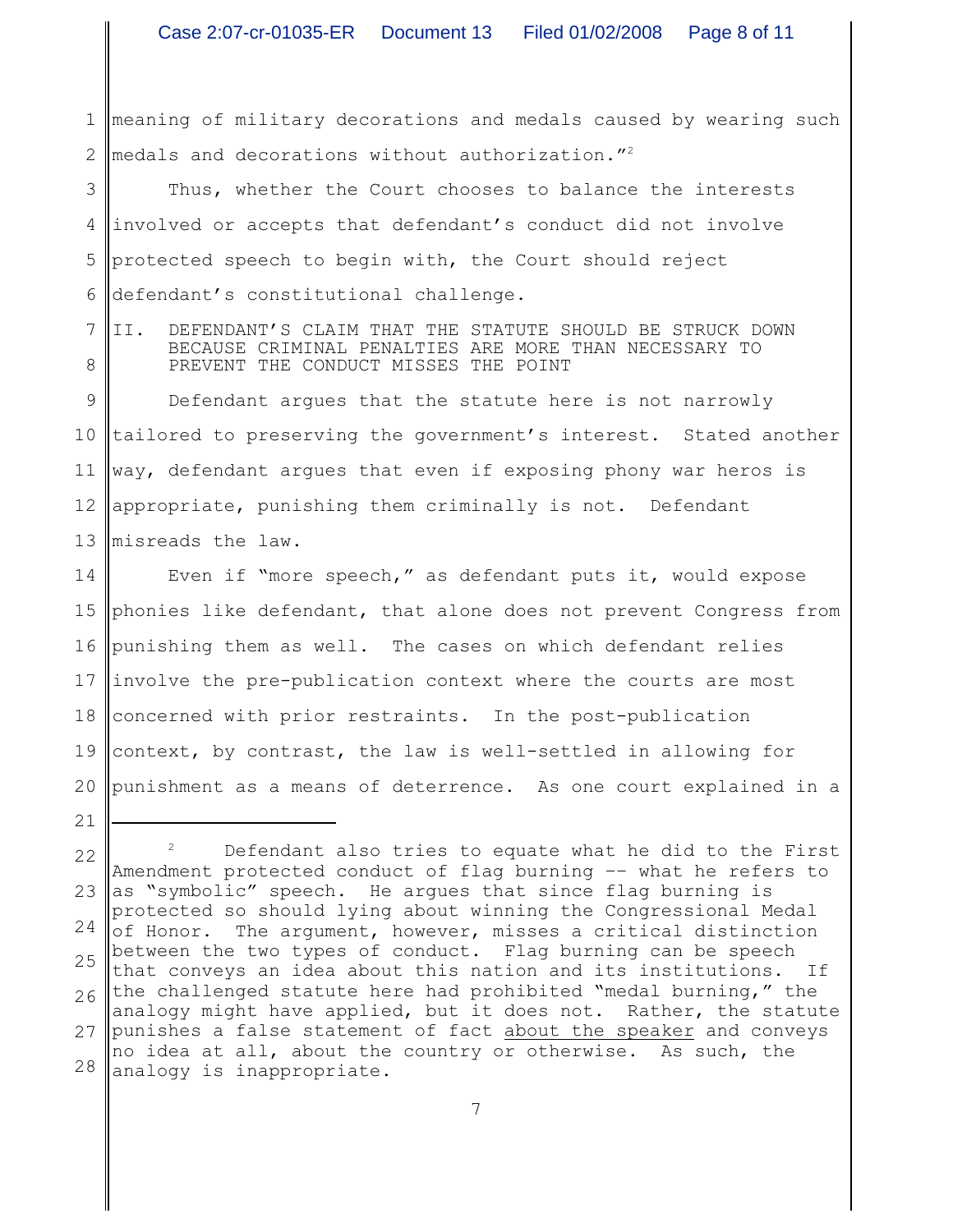## 1 slightly different context:

2

3

4

5

6

7

8

23

24

25

[W]e are dealing with the supposed chilling effect that the mail fraud statute would have upon authors if, after publication, they could be called to account for a conscious falsehood about the contents of a book. Thus the body of case law establishing that prior restraints on expression must be justified by compelling state interest, and that the restraint can go no further than necessary for protection of that interest, provides at best limited enlightenment for present purposes.

In re Grand Jury Matter Gronowicz, 764 F.2d 983, 987 (3d Cir. 1985).

9 10 11 12 13 14 15 16 17 18 19 20 21 22 The most obvious example of laws that punish postpublication conduct are the laws of criminal defamation. The same argument about "more speech" being a sufficient remedy for defendant's lie could be made about defamatory statements as well. But the fact remains that "while it is unlikely that the Supreme Court would uphold an injunction against publication of an allegedly libelous book, it has consistently refused to strike down libel laws imposing post-publication sanctions. Id. (citations omitted). Post-publication punishment of a conscious falsehood is intended to have and does have an inhibiting effect upon speech and "[t]he law of civil and criminal libel is intended to have just that effect." Id. Similarly, Congress could in its wisdom seek to punish, and thereby inhibit, the type of lie told by defendant here.

III. DEFENDANT'S CLAIM THAT THE STATUTE IS OVERBROAD BECAUSE IT DOES NOT CONTAIN A SCIENTER REQUIREMENT IGNORES ITS PLAIN LANGUAGE

26 27 28 Defendant's final argument is that statute is overbraod because it does not contain a scienter requirement. Without such a requirement, the argument goes, the statute could be read to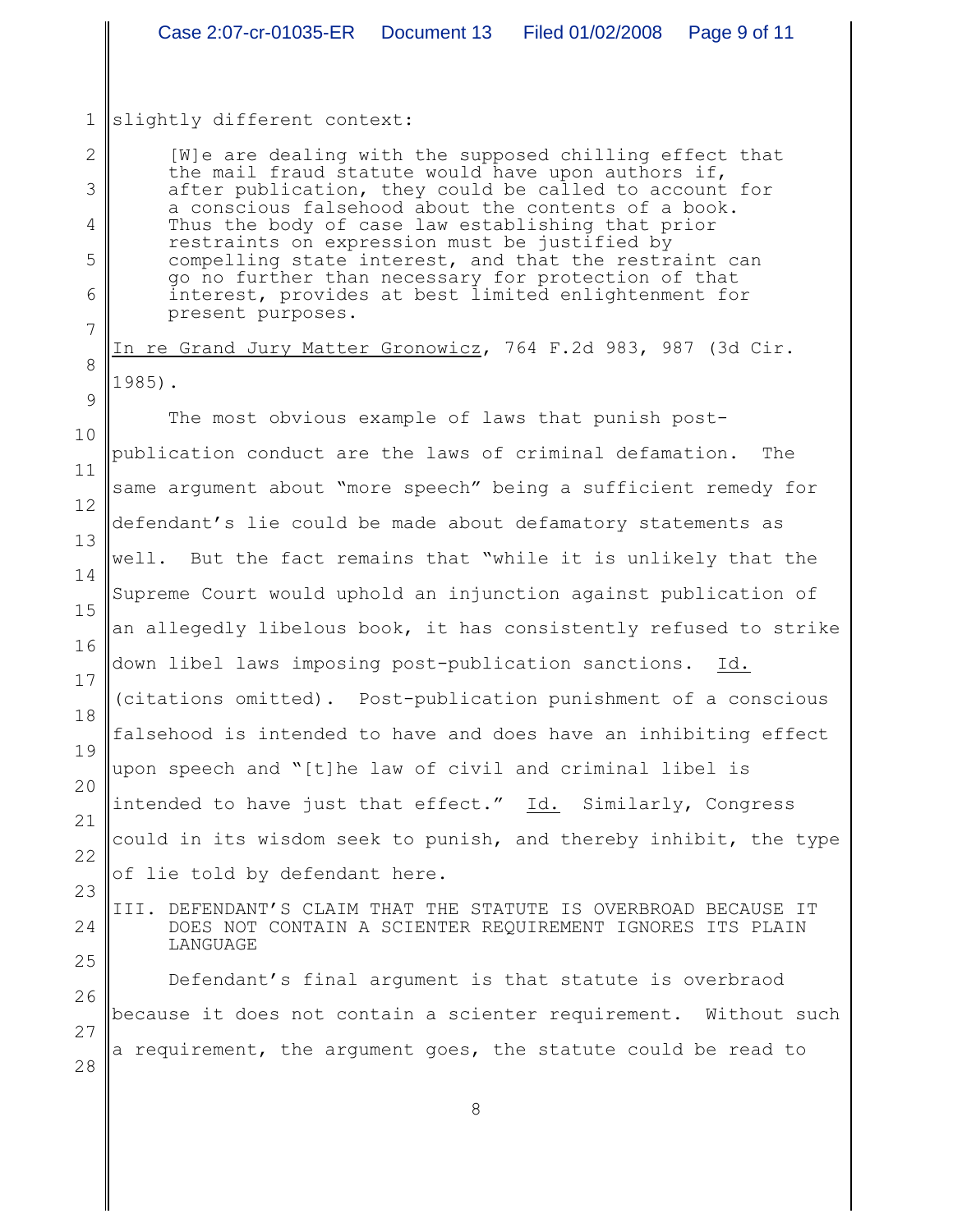1 2 punish simple mistakes or "innoncent lies." Defendant misreads the statute.

3 4 5 6 7 8 9 10 11 12 13 14 15 implied "an intention to perpetrate some treachery or fraud"); 16 Black's Law Dictionary ("[false] usually means something more 17 18 The statute punishes only those who "falsely represent" that they have earned a Congressional Medal of Honor. Under settled law, the use of the word "falsely" is itself a scienter requirement. As one court explained, "[t]he words 'false' and 'falsely' . . . signify more than incorrect or incorrectly, and mean knowingly or intentionally or negligently false or falsely[.]" United States v. Ninety-Nine Diamonds, 139 F. 961 (8<sup>th</sup> Cir. 1905). See also United States v. Snider, 502 F.2d 645, 652 ( $4<sup>th</sup> Cir. 1974$ ) (falsely "implies something more than a mere untruth"); United States v. Martinez, 73 F. Supp. 403, 407 (M.D.Pa. 1947) ("falsely" in statute making it a crime to lie about being a citizen meant "something more than untrue" and than untrue . . . and implies an intention to perpetuate some treachery or fraud").

19 20 21 22 23 24 25 26 27 28 Moreover, even if one could read the statute as defendant suggests, the Court should imply scienter. Where a court has a choice between two interpretations of statutory language, one rendering the statute unconstitutional and the other preserving it, the court must opt for the latter. As the Ninth Circuit explained in Gray v. First Winthrop Corporation, 989 F.2d 1564 ( $9<sup>th</sup> Cir. 1993$ ), "courts are obliged to impose a saving interpretation of an otherwise unconstitutional statute so long as it is 'fairly possible to interpret the statute in a manner that renders it constitutionally valid.'" Id. (citations